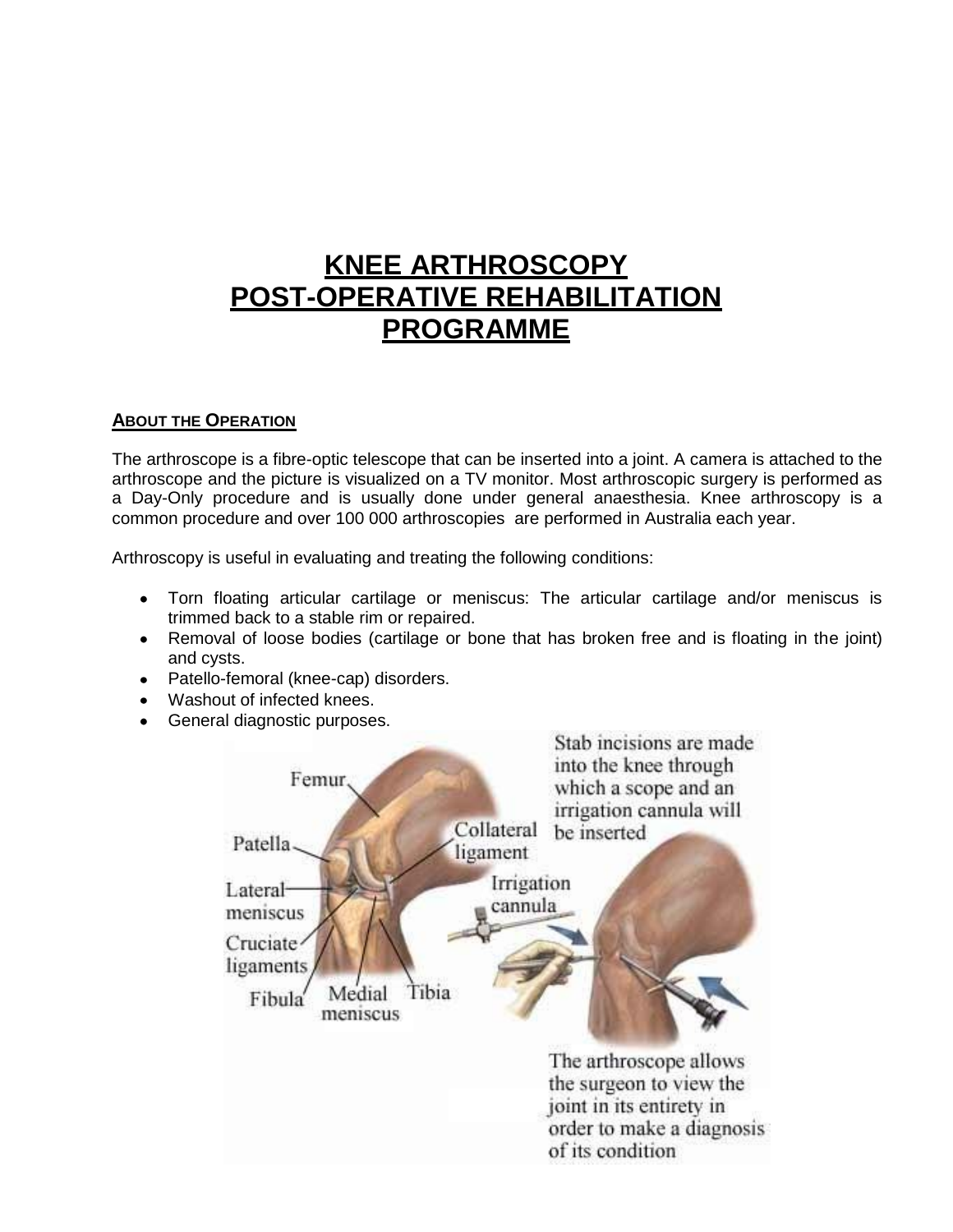#### **AFTER THE OPERATION**

The main aim of the first 2 weeks is to keep swelling and pain to a minimum and to restore range of motion and strength and begin walking normally.

- Apply ice to the knee for 20 minutes after each set of exercises, i.e. 3-4 times per day.
- When applying ice, keep the leg in elevation. Sitting with your leg up on a stool is not adequate, you need to have the whole leg above the level of your heart. For example, lie on floor/bed with foot up on chair/pillows etc.
- There should be little or no pain associated with the exercises. If this is not the case please consult your Physiotherapist or Surgeon before continuing.
- Do not rest with a pillow crossways under your knee. It should rest completely straight.

#### **Ambulation**

Use crutches and partially weight bear through operated knee **ONLY** for the first 1-2 days if required

#### **Frequency of Exercises**

3-4 times per day, unless otherwise indicated.

#### **IF YOU HAVE ANY DIFFICULTIES OR CONCERNS PLEASE CONTACT BODY LOGIC PHYSIOTHERAPY**

Pre & Post Operative Rehabilitation is a major factor in the success of arthroscopic surgery.

Rehabilitation after your surgery is an integral part of optimizing your return to full function and providing greater certainty of the best possible result from your surgery.

Let **Body Logic Physiotherapy** help you achieve your goals.

Contact our reception to make an appointment

Body Logic Physiotherapy Bethesda Hospital 25 Queenslea Drive Claremont WA 6010 Tel: (08) 9230 6310 www.bodylogicphysiotherapy.com.au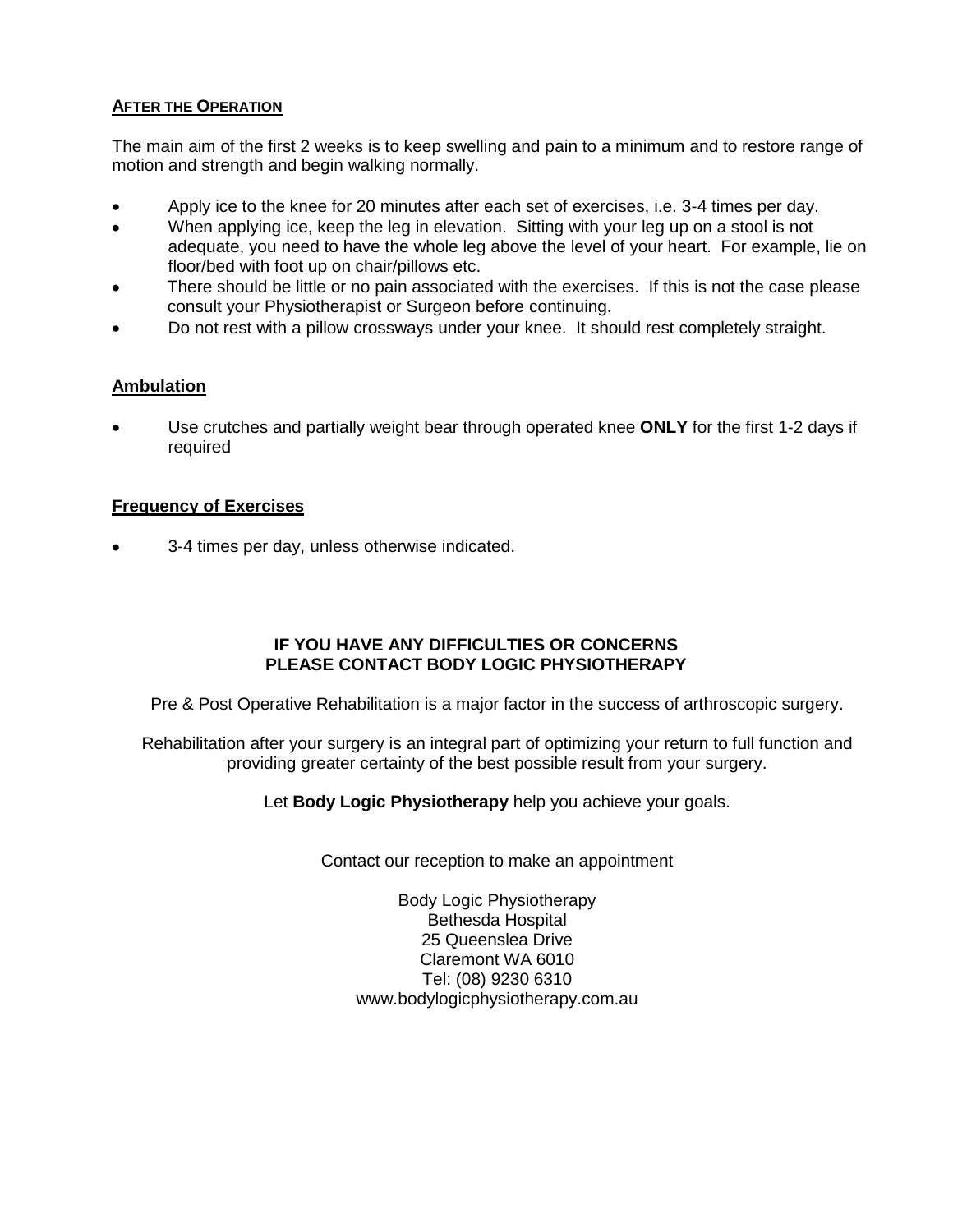# **EXERCISES PROGRAM**

# **(Exercises to be done 3 times per day)**

#### **Stage 1 (0-2 weeks):**

#### **Goals:**

- **1.** Control Swelling
	- **R**EST by minimising the activity that makes the swelling worse, such as  $\bullet$ excessive walking
	- **I**CE 15 to 20 minutes, 4 times per day
	- **C**OMPRESSION Wear tubigrip during the day can help to reduce swelling.
	- **E**LEVATE rest as frequently as you can with your leg up on a bed/couch with the knee above the level of your heart to aid in reducing the swelling at the knee
- **2.** Mobility
	- Achieve correct gait, FWB.
- **3.** Exercises
	- Achieve full passive extension (straighten out flat)  $\bullet$
	- Achieve full flexion (bending of the knee) may be limited by swelling  $\bullet$



# . **Hamstring Stretch**

With hands behind knee, pull knee towards chest until a comfortable stretch is felt in hamstring. Hold 30 seconds. Repeat 2times per set.



# **Gastrocnemius Stretch**

Keeping knee straight, with toes onto wall or step lean forward to bring knee towards wall. Hold 30 seconds. Repeat 2 times per set.



# **ITB Stretch**

Cross leg behind, reach up and across to form a "C" shape. Feel the stretch down the side of the leg and trunk. Hold 30 seconds. Repeat 2 times per set.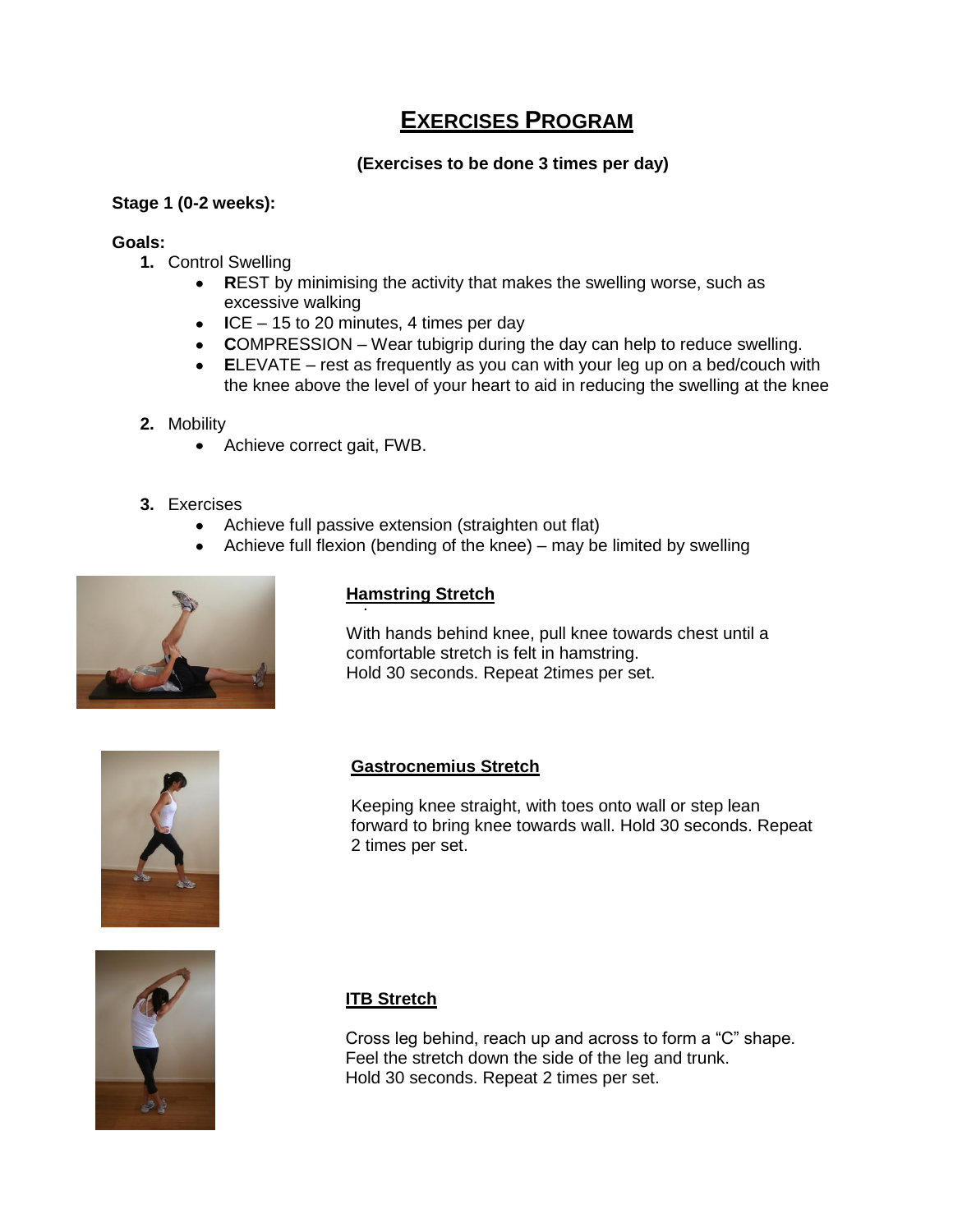



# **Knee Flexion in Sitting**

- 1. Gently bend your knee towards you (you can use a towel to assist this)
- 2. Hold at the comfortable limit of flexion for 5 seconds.
- 3. Straighten your knee slowly
- 4. Continue slowly 10 times.

## **Heel Lifting**

- 1. Sit with a rolled up towel under your knee and the thigh rolled outwards slightly.
- 2. Place fingers on inner thigh just above kneecap to feel quadriceps/Vastis medialis muscle contracting.
- 3. Lift heel off bed and tighten quadriceps.
- 4. Hold contraction for 5 secs, rest for a few seconds.
- 5. Repeat 3 x 10 times.

#### **Patella Mobilisation**

With knee straight and relaxed, gently move kneecap from side to side



# **Quad Sets/Extension**

- 1. Sit your leg straight.
- 2. Press the back of your knee downwards by tight the muscle on the front of your thigh.
- 3. Hold for 5 seconds.
- 4. Repeat 3 x 10 time, 6x a day

Once you have mastered long sitting progress to:

- Sitting in a chair (pic on left)
- Standing (pic on right)